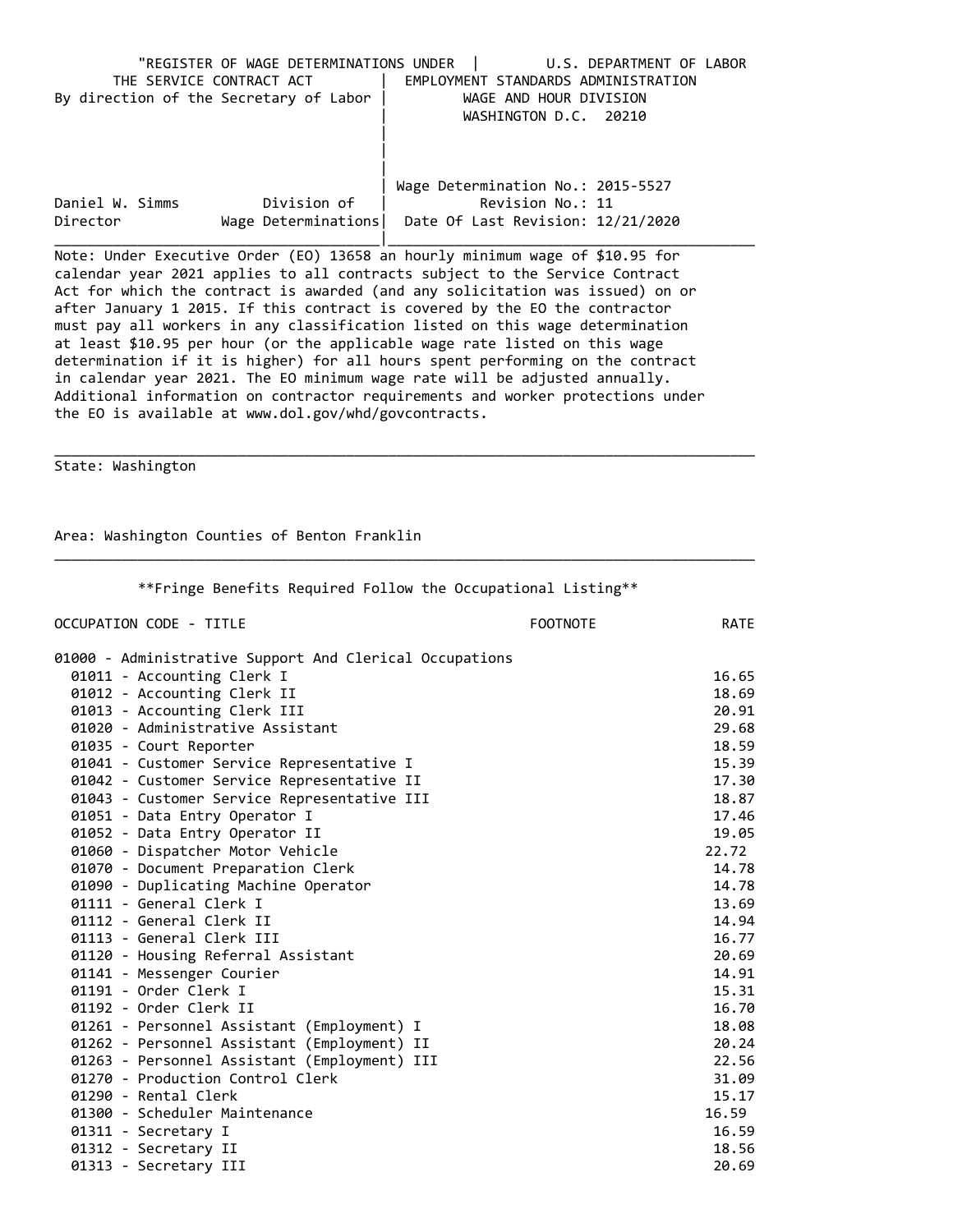| 01320 - Service Order Dispatcher                                                | 20.38          |
|---------------------------------------------------------------------------------|----------------|
| 01410 - Supply Technician                                                       | 29.68          |
| 01420 - Survey Worker                                                           | 18.07          |
| 01460 - Switchboard Operator/Receptionist                                       | 15.57          |
| 01531 - Travel Clerk I                                                          | 14.84          |
| 01532 - Travel Clerk II                                                         | 15.95          |
| 01533 - Travel Clerk III                                                        | 17.09          |
| 01611 - Word Processor I                                                        | 15.07          |
| 01612 - Word Processor II                                                       | 16.91          |
| 01613 - Word Processor III                                                      | 18.91          |
| 05000 - Automotive Service Occupations                                          |                |
| 05005 - Automobile Body Repairer Fiberglass                                     | 21.49          |
| 05010 - Automotive Electrician                                                  | 22.33          |
| 05040 - Automotive Glass Installer                                              | 20.86          |
| 05070 - Automotive Worker                                                       | 20.86          |
| 05110 - Mobile Equipment Servicer                                               | 17.88          |
| 05130 - Motor Equipment Metal Mechanic                                          | 23.83          |
| 05160 - Motor Equipment Metal Worker                                            | 20.86          |
| 05190 - Motor Vehicle Mechanic                                                  | 23.83          |
| 05220 - Motor Vehicle Mechanic Helper                                           | 16.39          |
| 05250 - Motor Vehicle Upholstery Worker                                         | 19.38          |
| 05280 - Motor Vehicle Wrecker                                                   | 20.86          |
| 05310 - Painter Automotive                                                      | 22.33          |
| 05340 - Radiator Repair Specialist                                              | 20.86          |
| 05370 - Tire Repairer                                                           | 14.84          |
| 05400 - Transmission Repair Specialist                                          | 23.83          |
| 07000 - Food Preparation And Service Occupations                                |                |
| 07010 - Baker                                                                   | 17.23          |
| 07041 - Cook I                                                                  | 16.37          |
| 07042 - Cook II                                                                 | 19.10          |
| 07070 - Dishwasher                                                              | 12.41          |
| 07130 - Food Service Worker                                                     | 13.65          |
| 07210 - Meat Cutter                                                             | 17.51<br>13.92 |
| 07260 - Waiter/Waitress<br>09000 - Furniture Maintenance And Repair Occupations |                |
| 09010 - Electrostatic Spray Painter                                             | 27.34          |
| 09040 - Furniture Handler                                                       | 17.81          |
| 09080 - Furniture Refinisher                                                    | 27.34          |
| 09090 - Furniture Refinisher Helper                                             | 21.97          |
| 09110 - Furniture Repairer Minor                                                | 25.99          |
| 09130 - Upholsterer                                                             | 27.34          |
| 11000 - General Services And Support Occupations                                |                |
| 11030 - Cleaner Vehicles                                                        | 13.77          |
| 11060 - Elevator Operator                                                       | 16.03          |
| 11090 - Gardener                                                                | 20.30          |
| 11122 - Housekeeping Aide                                                       | 16.03          |
| 11150 - Janitor                                                                 | 16.03          |
| 11210 - Laborer Grounds Maintenance                                             | 15.09          |
| 11240 - Maid or Houseman                                                        | 12.71          |
| 11260 - Pruner                                                                  | 13.59          |
| 11270 - Tractor Operator                                                        | 18.61          |
| 11330 - Trail Maintenance Worker                                                | 15.09          |
| 11360 - Window Cleaner                                                          | 18.02          |
| 12000 - Health Occupations                                                      |                |
| 12010 - Ambulance Driver                                                        | 23.80          |
| 12011 - Breath Alcohol Technician                                               | 24.74          |
| 12012 - Certified Occupational Therapist Assistant                              | 33.94          |
| 12015 - Certified Physical Therapist Assistant                                  | 30.63          |
| 12020 - Dental Assistant                                                        | 19.44          |
| 12025 - Dental Hygienist                                                        | 44.23          |
| 12030 - EKG Technician                                                          | 34.97          |
| 12035 - Electroneurodiagnostic Technologist                                     | 34.97          |
| 12040 - Emergency Medical Technician                                            | 23.80          |
| 12071 - Licensed Practical Nurse I                                              | 22.11          |
| 12072 - Licensed Practical Nurse II                                             | 24.74          |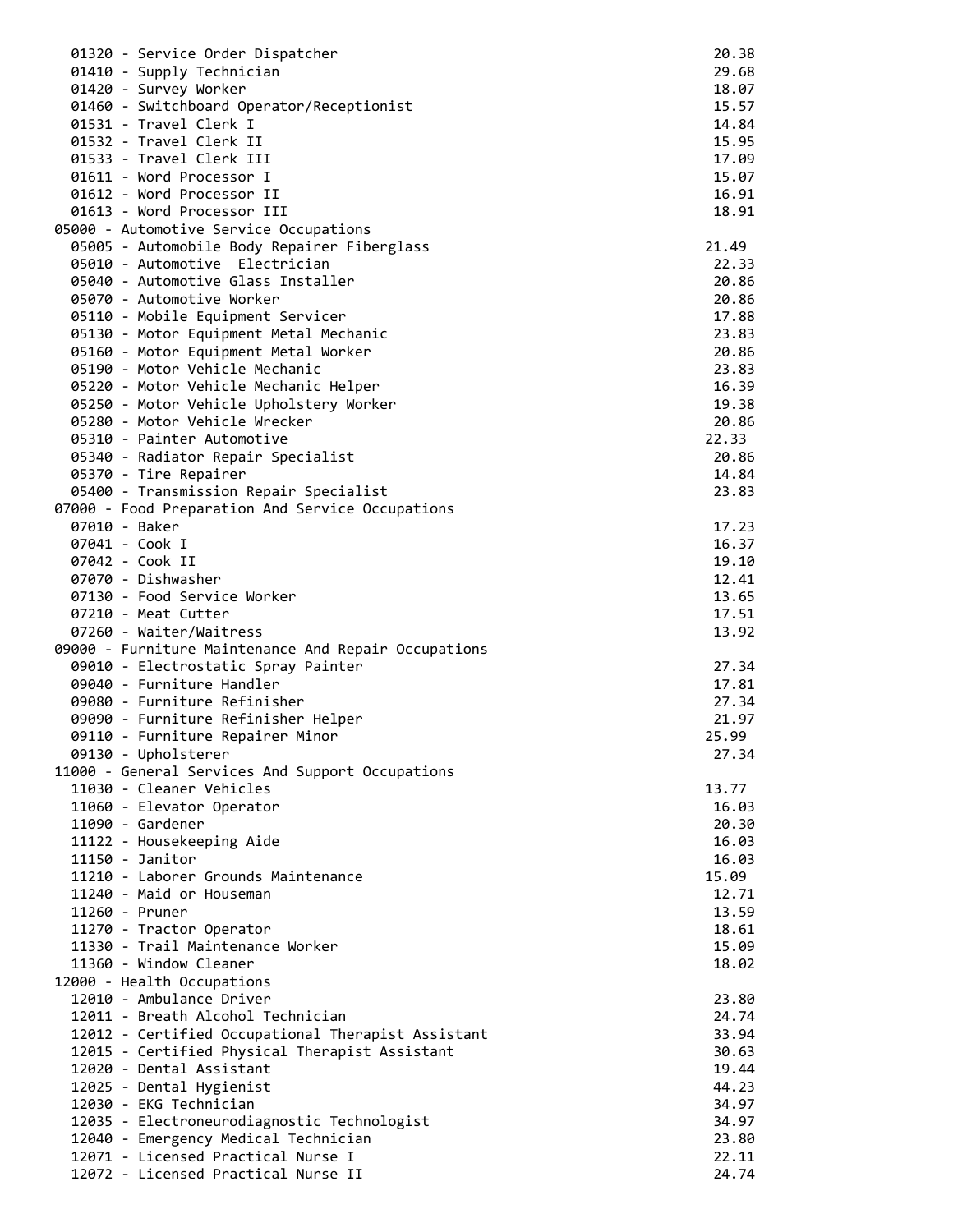| 12073 - Licensed Practical Nurse III                    |         | 27.58 |
|---------------------------------------------------------|---------|-------|
| 12100 - Medical Assistant                               |         | 17.69 |
| 12130 - Medical Laboratory Technician                   |         | 23.16 |
| 12160 - Medical Record Clerk                            |         | 18.15 |
| 12190 - Medical Record Technician                       |         | 20.31 |
| 12195 - Medical Transcriptionist                        |         | 21.67 |
| 12210 - Nuclear Medicine Technologist                   |         | 54.36 |
| 12221 - Nursing Assistant I                             |         | 11.42 |
| 12222 - Nursing Assistant II                            |         | 12.85 |
| 12223 - Nursing Assistant III                           |         | 14.02 |
|                                                         |         | 15.74 |
| 12224 - Nursing Assistant IV                            |         |       |
| 12235 - Optical Dispenser                               |         | 19.06 |
| 12236 - Optical Technician                              |         | 22.11 |
| 12250 - Pharmacy Technician                             |         | 21.68 |
| 12280 - Phlebotomist                                    |         | 18.31 |
| 12305 - Radiologic Technologist                         |         | 33.22 |
| 12311 - Registered Nurse I                              |         | 29.51 |
| 12312 - Registered Nurse II                             |         | 36.10 |
| 12313 - Registered Nurse II Specialist                  | 36.10   |       |
| 12314 - Registered Nurse III                            |         | 43.68 |
| 12315 - Registered Nurse III Anesthetist                | 43.68   |       |
| 12316 - Registered Nurse IV                             |         | 52.36 |
| 12317 - Scheduler (Drug and Alcohol Testing)            |         | 30.64 |
| 12320 - Substance Abuse Treatment Counselor             |         | 18.76 |
| 13000 - Information And Arts Occupations                |         |       |
| 13011 - Exhibits Specialist I                           |         | 27.32 |
| 13012 - Exhibits Specialist II                          |         | 33.84 |
| 13013 - Exhibits Specialist III                         |         | 41.40 |
| 13041 - Illustrator I                                   |         | 27.32 |
| 13042 - Illustrator II                                  |         | 33.84 |
|                                                         |         |       |
| 13043 - Illustrator III                                 |         | 41.40 |
| 13047 - Librarian                                       |         | 37.48 |
| 13050 - Library Aide/Clerk                              |         | 21.19 |
| 13054 - Library Information Technology Systems          |         | 33.84 |
| Administrator                                           |         |       |
| 13058 - Library Technician                              |         | 27.32 |
| 13061 - Media Specialist I                              |         | 24.42 |
| 13062 - Media Specialist II                             |         | 27.32 |
| 13063 - Media Specialist III                            |         | 30.46 |
| 13071 - Photographer I                                  |         | 24.42 |
| 13072 - Photographer II                                 |         | 27.32 |
| 13073 - Photographer III                                |         | 33.84 |
| 13074 - Photographer IV                                 |         | 41.40 |
| 13075 - Photographer V                                  |         | 50.09 |
| 13090 - Technical Order Library Clerk                   |         | 22.67 |
| 13110 - Video Teleconference Technician                 |         | 24.42 |
| 14000 - Information Technology Occupations              |         |       |
| 14041 - Computer Operator I                             |         | 19.45 |
| 14042 - Computer Operator II                            |         | 21.76 |
| 14043 - Computer Operator III                           |         | 24.28 |
|                                                         |         |       |
| 14044 - Computer Operator IV                            |         | 26.98 |
| 14045 - Computer Operator V                             |         | 29.87 |
| 14071 - Computer Programmer I                           | (see 1) | 22.85 |
| 14072 - Computer Programmer II                          | (see 1) |       |
| 14073 - Computer Programmer III                         | (see 1) |       |
| 14074 - Computer Programmer IV                          | (see 1) |       |
| 14101 - Computer Systems Analyst I                      | (see 1) |       |
| 14102 - Computer Systems Analyst II                     | (see 1) |       |
| 14103 - Computer Systems Analyst III                    | (see 1) |       |
| 14150 - Peripheral Equipment Operator                   |         | 19.45 |
| 14160 - Personal Computer Support Technician            |         | 26.98 |
| 14170 - System Support Specialist                       |         | 33.83 |
| 15000 - Instructional Occupations                       |         |       |
| 15010 - Aircrew Training Devices Instructor (Non-Rated) |         | 31.26 |
| 15020 - Aircrew Training Devices Instructor (Rated)     |         | 37.82 |
|                                                         |         |       |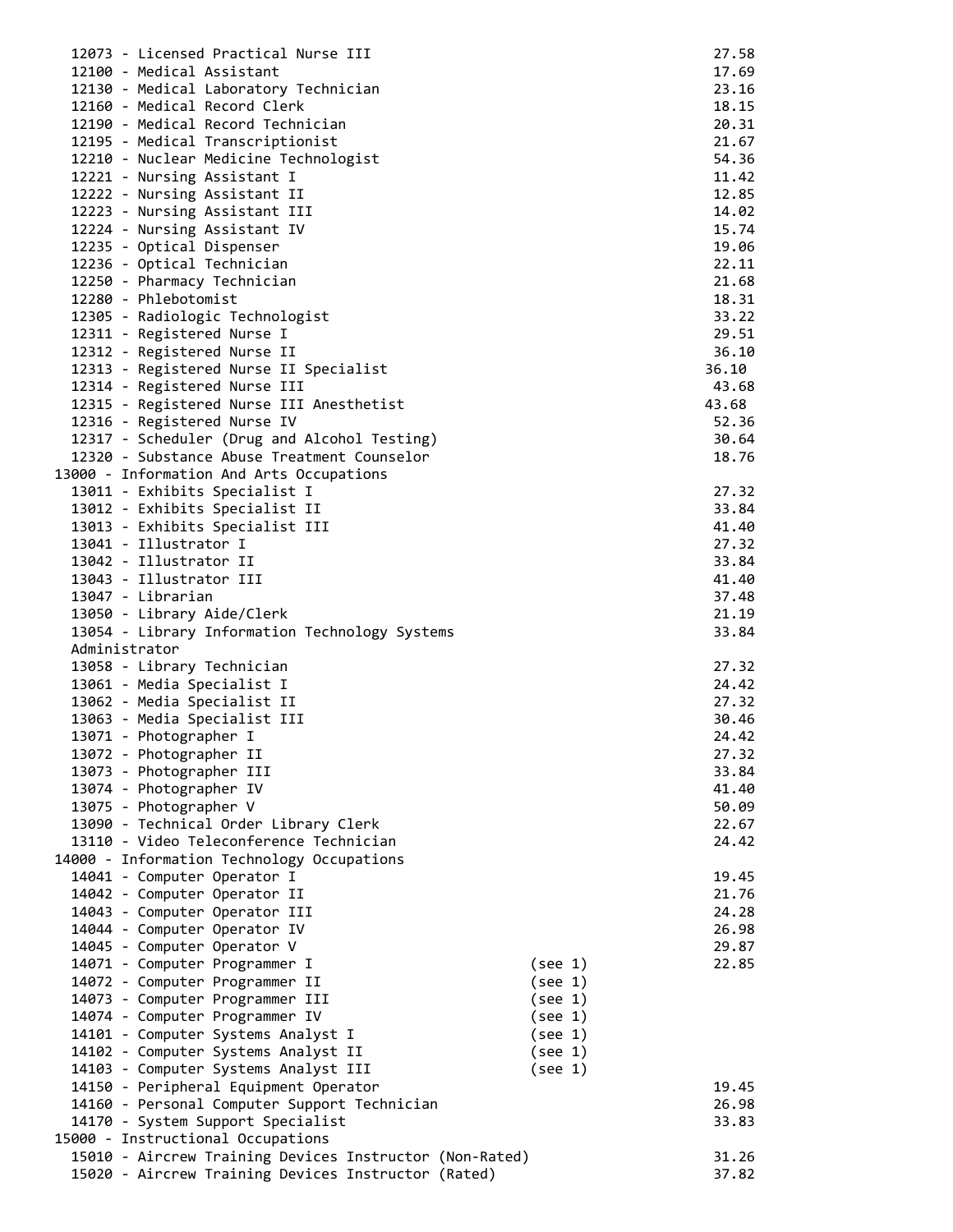|    | 15030 - Air Crew Training Devices Instructor (Pilot)          | 45.33 |
|----|---------------------------------------------------------------|-------|
|    | 15050 - Computer Based Training Specialist / Instructor       | 31.26 |
|    | 15060 - Educational Technologist                              | 37.11 |
|    | 15070 - Flight Instructor (Pilot)                             | 45.33 |
|    | 15080 - Graphic Artist                                        | 23.41 |
|    | 15085 - Maintenance Test Pilot Fixed Jet/Prop                 | 45.33 |
|    | 15086 - Maintenance Test Pilot Rotary Wing                    | 45.33 |
|    | 15088 - Non-Maintenance Test/Co-Pilot                         | 45.33 |
|    | 15090 - Technical Instructor                                  | 32.14 |
|    | 15095 - Technical Instructor/Course Developer                 | 39.33 |
|    | 15110 - Test Proctor                                          | 25.96 |
|    | 15120 - Tutor                                                 | 25.96 |
|    | 16000 - Laundry Dry-Cleaning Pressing And Related Occupations |       |
|    | 16010 - Assembler                                             | 14.44 |
|    | 16030 - Counter Attendant                                     | 14.44 |
|    | 16040 - Dry Cleaner                                           | 16.52 |
|    | 16070 - Finisher Flatwork Machine                             | 14.44 |
|    | 16090 - Presser Hand                                          | 14.44 |
|    | 16110 - Presser Machine Drycleaning                           | 14.44 |
|    | 16130 - Presser Machine Shirts                                | 14.44 |
|    | 16160 - Presser Machine Wearing Apparel Laundry               | 14.44 |
|    |                                                               |       |
|    | 16190 - Sewing Machine Operator                               | 17.22 |
|    | 16220 - Tailor                                                | 17.91 |
|    | 16250 - Washer Machine                                        | 15.14 |
|    | 19000 - Machine Tool Operation And Repair Occupations         |       |
|    | 19010 - Machine-Tool Operator (Tool Room)                     | 30.32 |
|    | 19040 - Tool And Die Maker                                    | 38.11 |
|    | 21000 - Materials Handling And Packing Occupations            |       |
|    | 21020 - Forklift Operator                                     | 18.45 |
|    | 21030 - Material Coordinator                                  | 31.09 |
|    | 21040 - Material Expediter                                    | 31.09 |
|    | 21050 - Material Handling Laborer                             | 14.77 |
|    | 21071 - Order Filler                                          | 14.07 |
|    | 21080 - Production Line Worker (Food Processing)              | 18.45 |
|    | 21110 - Shipping Packer                                       | 17.25 |
|    | 21130 - Shipping/Receiving Clerk                              | 17.25 |
|    | 21140 - Store Worker I                                        | 13.75 |
|    | 21150 - Stock Clerk                                           | 17.78 |
|    | 21210 - Tools And Parts Attendant                             | 18.45 |
|    | 21410 - Warehouse Specialist                                  | 18.45 |
|    | 23000 - Mechanics And Maintenance And Repair Occupations      |       |
|    | 23010 - Aerospace Structural Welder                           | 34.05 |
|    | 23019 - Aircraft Logs and Records Technician                  | 26.31 |
|    | 23021 - Aircraft Mechanic I                                   | 32.35 |
|    | 23022 - Aircraft Mechanic II                                  | 34.05 |
|    | 23023 - Aircraft Mechanic III                                 |       |
|    |                                                               | 36.06 |
|    | 23040 - Aircraft Mechanic Helper                              | 22.25 |
|    | 23050 - Aircraft Painter                                      | 30.32 |
|    | 23060 - Aircraft Servicer                                     | 26.31 |
|    | 23070 - Aircraft Survival Flight Equipment Technician         | 30.32 |
|    | 23080 - Aircraft Worker                                       | 28.32 |
|    | 23091 - Aircrew Life Support Equipment (ALSE) Mechanic        | 28.32 |
| I. |                                                               |       |
|    | 23092 - Aircrew Life Support Equipment (ALSE) Mechanic        | 32.35 |
| IJ |                                                               |       |
|    | 23110 - Appliance Mechanic                                    | 30.32 |
|    | 23120 - Bicycle Repairer                                      | 23.25 |
|    | 23125 - Cable Splicer                                         | 43.10 |
|    | 23130 - Carpenter Maintenance                                 | 23.92 |
|    | 23140 - Carpet Layer                                          | 21.40 |
|    | 23160 - Electrician Maintenance                               | 40.98 |
|    | 23181 - Electronics Technician Maintenance I                  | 33.15 |
|    | 23182 - Electronics Technician Maintenance II                 | 35.50 |
|    | 23183 - Electronics Technician Maintenance III                | 37.87 |
|    | 23260 - Fabric Worker                                         | 26.31 |
|    |                                                               |       |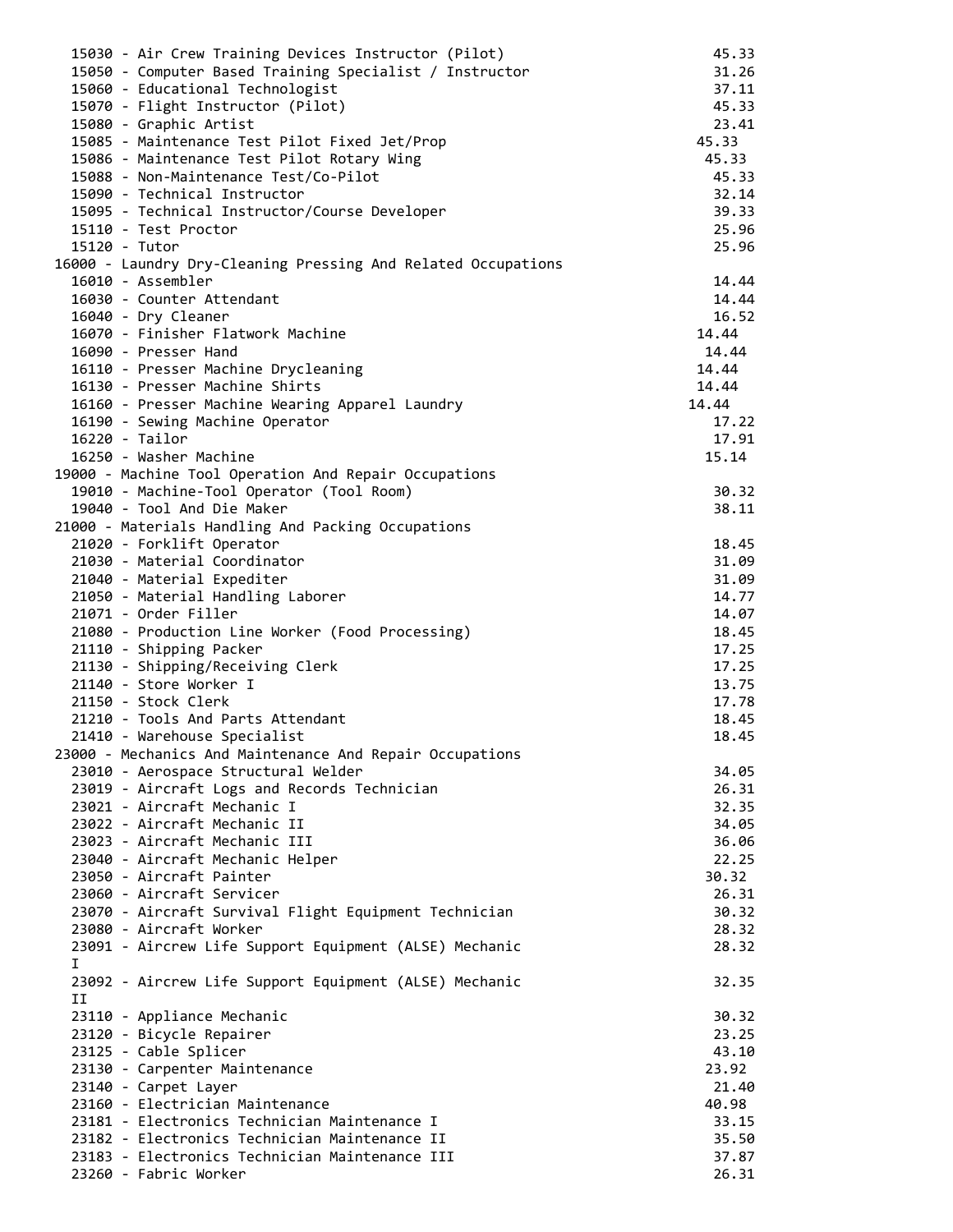| 23290 - Fire Alarm System Mechanic               | 32.35 |
|--------------------------------------------------|-------|
| 23310 - Fire Extinguisher Repairer               | 24.27 |
| 23311 - Fuel Distribution System Mechanic        | 32.35 |
|                                                  |       |
| 23312 - Fuel Distribution System Operator        | 24.27 |
| 23370 - General Maintenance Worker               | 20.78 |
| 23380 - Ground Support Equipment Mechanic        | 32.35 |
|                                                  |       |
| 23381 - Ground Support Equipment Servicer        | 26.31 |
| 23382 - Ground Support Equipment Worker          | 28.32 |
| 23391 - Gunsmith I                               | 24.27 |
|                                                  |       |
| 23392 - Gunsmith II                              | 28.32 |
| 23393 - Gunsmith III                             | 32.35 |
| 23410 - Heating Ventilation And Air-Conditioning | 26.10 |
|                                                  |       |
| Mechanic                                         |       |
| 23411 - Heating Ventilation And Air Contidioning | 27.47 |
| Mechanic (Research Facility)                     |       |
|                                                  |       |
| 23430 - Heavy Equipment Mechanic                 | 26.80 |
| 23440 - Heavy Equipment Operator                 | 28.58 |
| 23460 - Instrument Mechanic                      | 41.99 |
|                                                  |       |
| 23465 - Laboratory/Shelter Mechanic              | 30.32 |
| 23470 - Laborer                                  | 14.77 |
| 23510 - Locksmith                                | 29.95 |
|                                                  | 27.22 |
| 23530 - Machinery Maintenance Mechanic           |       |
| 23550 - Machinist Maintenance                    | 27.85 |
| 23580 - Maintenance Trades Helper                | 21.97 |
|                                                  |       |
| 23591 - Metrology Technician I                   | 41.99 |
| 23592 - Metrology Technician II                  | 44.20 |
| 23593 - Metrology Technician III                 | 46.81 |
|                                                  |       |
| 23640 - Millwright                               | 40.89 |
| 23710 - Office Appliance Repairer                | 22.32 |
| 23760 - Painter Maintenance                      | 19.88 |
|                                                  |       |
| 23790 - Pipefitter Maintenance                   | 39.82 |
| 23810 - Plumber Maintenance                      | 37.32 |
| 23820 - Pneudraulic Systems Mechanic             | 32.35 |
|                                                  |       |
| 23850 - Rigger                                   | 32.35 |
| 23870 - Scale Mechanic                           | 28.32 |
| 23890 - Sheet-Metal Worker Maintenance           | 34.57 |
|                                                  |       |
| 23910 - Small Engine Mechanic                    | 28.32 |
| 23931 - Telecommunications Mechanic I            | 32.60 |
| 23932 - Telecommunications Mechanic II           | 34.31 |
|                                                  | 35.05 |
| 23950 - Telephone Lineman                        |       |
| 23960 - Welder Combination Maintenance           | 26.86 |
| 23965 - Well Driller                             | 32.35 |
| 23970 - Woodcraft Worker                         | 32.35 |
|                                                  |       |
| 23980 - Woodworker                               | 24.27 |
| 24000 - Personal Needs Occupations               |       |
| 24550 - Case Manager                             | 17.89 |
|                                                  |       |
| 24570 - Child Care Attendant                     | 12.74 |
| 24580 - Child Care Center Clerk                  | 15.89 |
| 24610 - Chore Aide                               | 14.04 |
|                                                  |       |
| 24620 - Family Readiness And Support Services    | 17.89 |
| Coordinator                                      |       |
| 24630 - Homemaker                                | 17.89 |
|                                                  |       |
| 25000 - Plant And System Operations Occupations  |       |
| 25010 - Boiler Tender                            | 36.51 |
| 25040 - Sewage Plant Operator                    | 32.75 |
|                                                  |       |
| 25070 - Stationary Engineer                      | 36.51 |
| 25190 - Ventilation Equipment Tender             | 25.12 |
| 25210 - Water Treatment Plant Operator           | 32.75 |
|                                                  |       |
| 27000 - Protective Service Occupations           |       |
| 27004 - Alarm Monitor                            | 26.63 |
| 27007 - Baggage Inspector                        | 19.07 |
| 27008 - Corrections Officer                      | 27.08 |
|                                                  |       |
| 27010 - Court Security Officer                   | 31.10 |
| 27030 - Detection Dog Handler                    | 22.01 |
| 27040 - Detention Officer                        | 27.08 |
|                                                  |       |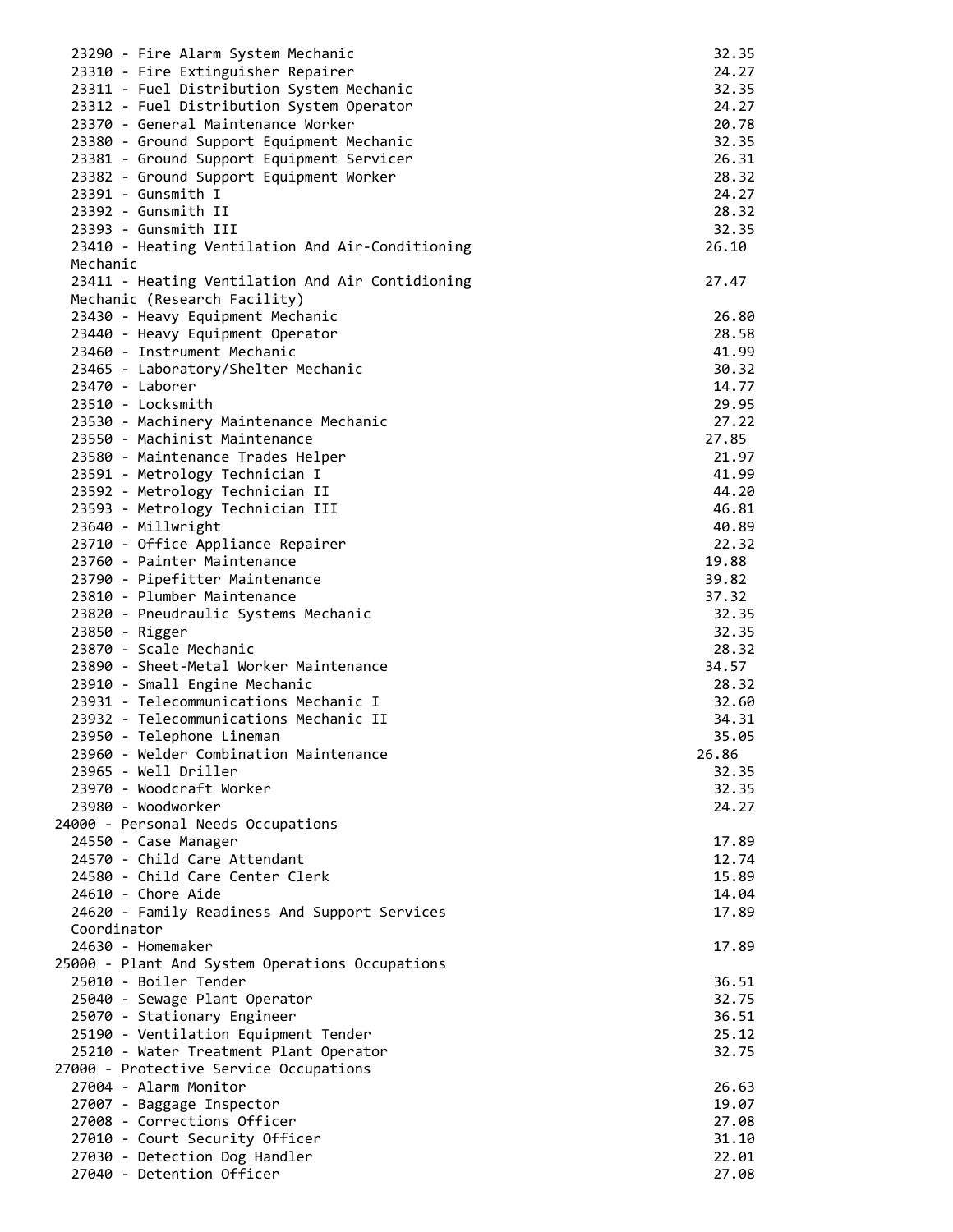| 27070 - Firefighter                                                         | 35.08          |
|-----------------------------------------------------------------------------|----------------|
| 27101 - Guard I                                                             | 19.07          |
| 27102 - Guard II                                                            | 22.01          |
| 27131 - Police Officer I                                                    | 37.84          |
| 27132 - Police Officer II                                                   | 42.04          |
| 28000 - Recreation Occupations                                              |                |
| 28041 - Carnival Equipment Operator                                         | 17.36          |
| 28042 - Carnival Equipment Repairer                                         | 18.94          |
| 28043 - Carnival Worker                                                     | 13.07          |
| 28210 - Gate Attendant/Gate Tender                                          | 16.59          |
| 28310 - Lifeguard                                                           | 12.53          |
| 28350 - Park Attendant (Aide)                                               | 18.57          |
| 28510 - Recreation Aide/Health Facility Attendant                           | 13.55          |
| 28515 - Recreation Specialist                                               | 22.99          |
| 28630 - Sports Official                                                     | 14.78          |
| 28690 - Swimming Pool Operator                                              | 22.22          |
| 29000 - Stevedoring/Longshoremen Occupational Services                      |                |
| 29010 - Blocker And Bracer                                                  | 33.65          |
| 29020 - Hatch Tender                                                        | 33.65          |
| 29030 - Line Handler                                                        | 33.65          |
| 29041 - Stevedore I                                                         | 31.24          |
| 29042 - Stevedore II                                                        | 36.04          |
| 30000 - Technical Occupations                                               |                |
| 30010 - Air Traffic Control Specialist Center (HFO) (see 2)                 | 39.89          |
| 30011 - Air Traffic Control Specialist Station (HFO) (see 2)                | 27.50          |
| 30012 - Air Traffic Control Specialist Terminal (HFO) (see 2)               | 30.29          |
| 30021 - Archeological Technician I                                          | 20.44          |
| 30022 - Archeological Technician II                                         | 22.87          |
| 30023 - Archeological Technician III                                        | 28.33          |
| 30030 - Cartographic Technician                                             | 28.33          |
| 30040 - Civil Engineering Technician                                        | 30.98          |
| 30051 - Cryogenic Technician I                                              | 31.38          |
| 30052 - Cryogenic Technician II                                             | 34.65          |
| 30061 - Drafter/CAD Operator I                                              | 20.44          |
| 30062 - Drafter/CAD Operator II                                             | 22.87          |
| 30063 - Drafter/CAD Operator III                                            | 25.49          |
| 30064 - Drafter/CAD Operator IV                                             | 31.38          |
| 30081 - Engineering Technician I                                            | 18.20          |
| 30082 - Engineering Technician II                                           | 20.44          |
| 30083 - Engineering Technician III                                          | 22.87          |
| 30084 - Engineering Technician IV                                           | 28.33          |
| 30085 - Engineering Technician V                                            | 34.65          |
| 30086 - Engineering Technician VI                                           | 41.92          |
| 30090 - Environmental Technician                                            | 33.59          |
| 30095 - Evidence Control Specialist                                         | 28.33          |
| 30210 - Laboratory Technician                                               | 34.99          |
| 30221 - Latent Fingerprint Technician I                                     | 31.38          |
| 30222 - Latent Fingerprint Technician II<br>30240 - Mathematical Technician | 34.65          |
|                                                                             | 28.33          |
| 30361 - Paralegal/Legal Assistant I                                         | 18.71          |
| 30362 - Paralegal/Legal Assistant II                                        | 23.17          |
| 30363 - Paralegal/Legal Assistant III                                       | 28.35          |
| 30364 - Paralegal/Legal Assistant IV                                        | 34.30          |
| 30375 - Petroleum Supply Specialist                                         | 34.65          |
| 30390 - Photo-Optics Technician<br>30395 - Radiation Control Technician     | 28.33<br>34.65 |
| 30461 - Technical Writer I                                                  | 29.57          |
| 30462 - Technical Writer II                                                 | 36.18          |
| 30463 - Technical Writer III                                                | 43.77          |
| 30491 - Unexploded Ordnance (UXO) Technician I                              | 25.35          |
| 30492 - Unexploded Ordnance (UXO) Technician II                             | 30.67          |
| 30493 - Unexploded Ordnance (UXO) Technician III                            | 36.76          |
| 30494 - Unexploded (UXO) Safety Escort                                      | 25.35          |
| 30495 - Unexploded (UXO) Sweep Personnel                                    | 25.35          |
| 30501 - Weather Forecaster I                                                | 31.38          |
|                                                                             |                |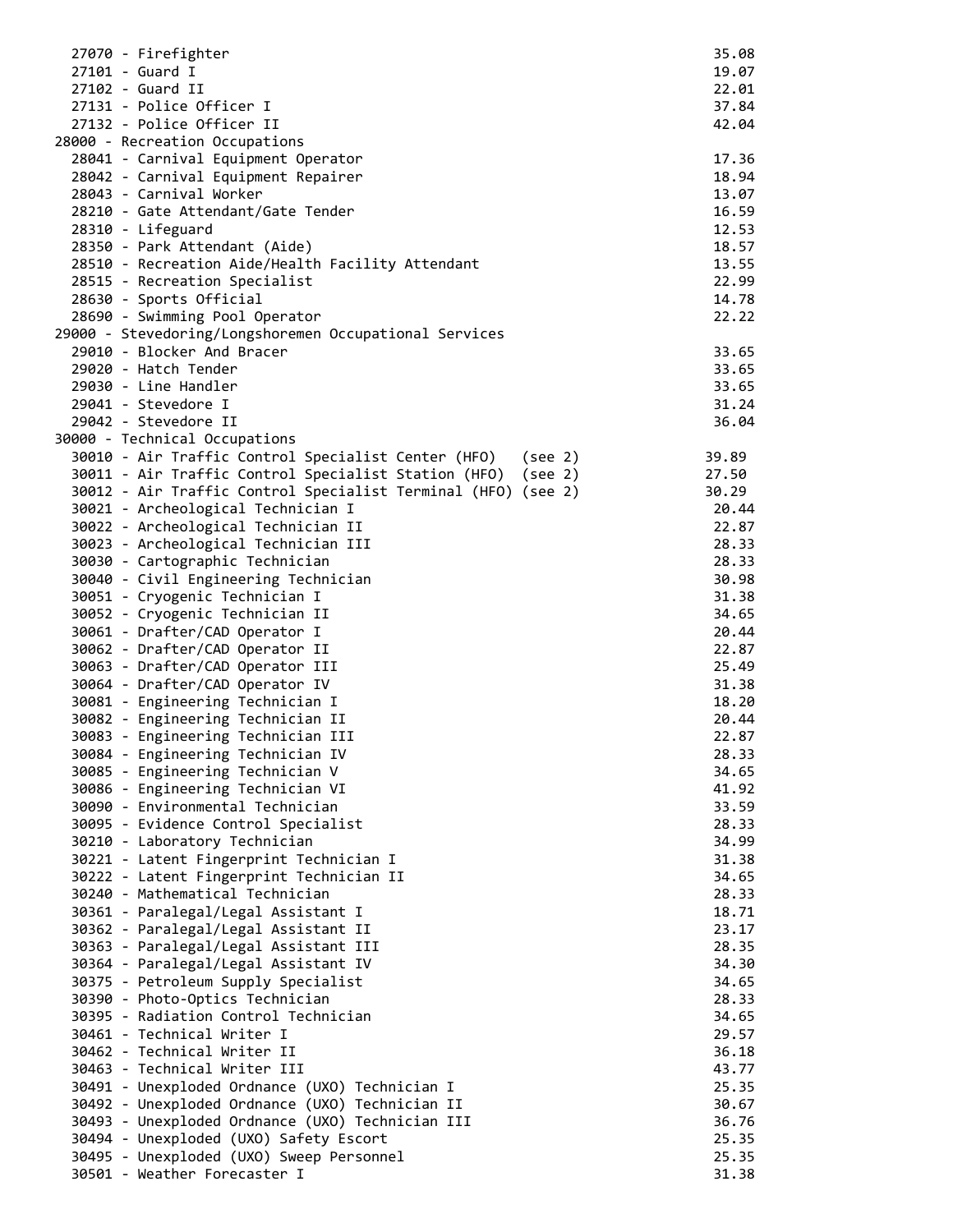| 30502 - Weather Forecaster II                                 |         | 38.15 |
|---------------------------------------------------------------|---------|-------|
| 30620 - Weather Observer Combined Upper Air Or                | (see 2) | 25.49 |
| Surface Programs                                              |         |       |
| 30621 - Weather Observer Senior                               | (see 2) | 28.33 |
| 31000 - Transportation/Mobile Equipment Operation Occupations |         |       |
| 31010 - Airplane Pilot                                        |         | 30.67 |
| 31020 - Bus Aide                                              |         | 15.19 |
| 31030 - Bus Driver                                            |         | 22.15 |
| 31043 - Driver Courier                                        |         | 17.73 |
| 31260 - Parking and Lot Attendant                             |         | 13.99 |
| 31290 - Shuttle Bus Driver                                    |         | 19.34 |
| 31310 - Taxi Driver                                           |         | 17.40 |
| 31361 - Truckdriver Light                                     |         | 19.34 |
| 31362 - Truckdriver Medium                                    |         | 20.97 |
| 31363 - Truckdriver Heavy                                     |         | 23.12 |
| 31364 - Truckdriver Tractor-Trailer                           |         | 23.12 |
| 99000 - Miscellaneous Occupations                             |         |       |
| 99020 - Cabin Safety Specialist                               |         | 14.95 |
| 99030 - Cashier                                               |         | 12.75 |
| 99050 - Desk Clerk                                            |         | 13.09 |
| 99095 - Embalmer                                              |         | 25.35 |
| 99130 - Flight Follower                                       |         | 25.35 |
| 99251 - Laboratory Animal Caretaker I                         |         | 13.56 |
| 99252 - Laboratory Animal Caretaker II                        |         | 14.79 |
| 99260 - Marketing Analyst                                     |         | 25.70 |
| 99310 - Mortician                                             |         | 25.35 |
| 99410 - Pest Controller                                       |         | 23.19 |
| 99510 - Photofinishing Worker                                 |         | 13.32 |
| 99710 - Recycling Laborer                                     |         | 26.14 |
| 99711 - Recycling Specialist                                  |         | 31.92 |
| 99730 - Refuse Collector                                      |         | 23.33 |
| 99810 - Sales Clerk                                           |         | 13.20 |
| 99820 - School Crossing Guard                                 |         | 14.93 |
| 99830 - Survey Party Chief                                    |         | 29.32 |
| 99831 - Surveying Aide                                        |         | 18.43 |
| 99832 - Surveying Technician                                  |         | 25.21 |
| 99840 - Vending Machine Attendant                             |         | 19.61 |
| 99841 - Vending Machine Repairer                              |         | 24.96 |
| 99842 - Vending Machine Repairer Helper                       |         | 19.61 |

Note: Executive Order (EO) 13706 Establishing Paid Sick Leave for Federal Contractors applies to all contracts subject to the Service Contract Act for which the contract is awarded (and any solicitation was issued) on or after January 1 2017. If this contract is covered by the EO the contractor must provide employees with 1 hour of paid sick leave for every 30 hours they work up to 56 hours of paid sick leave each year. Employees must be permitted to use paid sick leave for their own illness injury or other health-related needs including preventive care; to assist a family member (or person who is like family to the employee) who is ill injured or has other health-related needs including preventive care; or for reasons resulting from or to assist a family member (or person who is like family to the employee) who is the victim of domestic violence sexual assault or stalking. Additional information on contractor requirements and worker protections under the EO is available at www.dol.gov/whd/govcontracts.

\_\_\_\_\_\_\_\_\_\_\_\_\_\_\_\_\_\_\_\_\_\_\_\_\_\_\_\_\_\_\_\_\_\_\_\_\_\_\_\_\_\_\_\_\_\_\_\_\_\_\_\_\_\_\_\_\_\_\_\_\_\_\_\_\_\_\_\_\_\_\_\_\_\_\_\_\_\_\_\_\_\_\_\_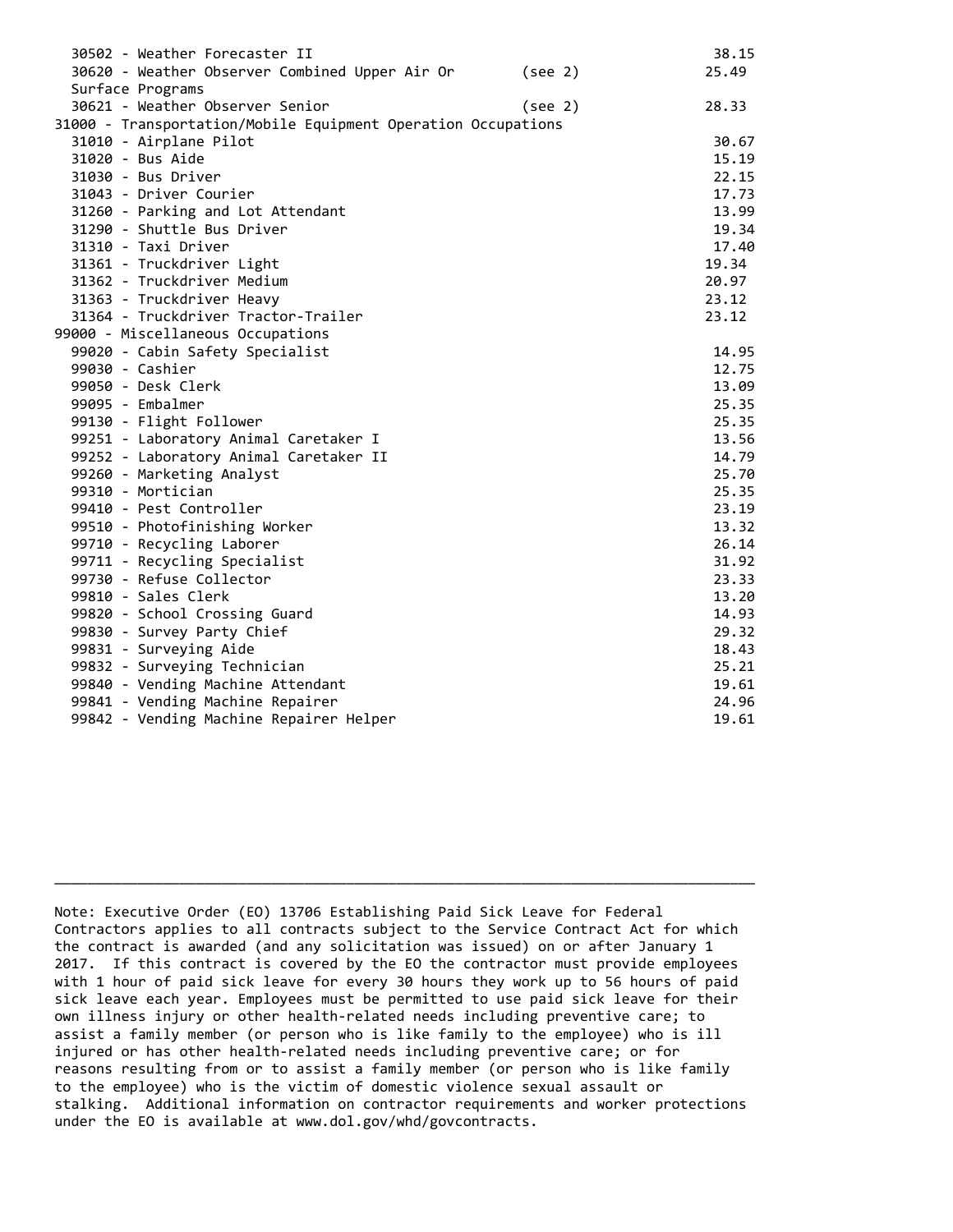HEALTH & WELFARE: \$4.54 per hour up to 40 hours per week or \$181.60 per week or \$786.93 per month

HEALTH & WELFARE EO 13706: \$4.22 per hour up to 40 hours per week or \$168.80 per week or \$731.47 per month\*

\*This rate is to be used only when compensating employees for performance on an SCAcovered contract also covered by EO 13706 Establishing Paid Sick Leave for Federal Contractors. A contractor may not receive credit toward its SCA obligations for any paid sick leave provided pursuant to EO 13706.

VACATION: 2 weeks paid vacation after 1 year of service with a contractor or successor; 3 weeks after 5 years 4 weeks after 10 years and 5 weeks after 20 years. Length of service includes the whole span of continuous service with the present contractor or successor wherever employed and with the predecessor contractors in the performance of similar work at the same Federal facility. (Reg. 29 CFR 4.173)

HOLIDAYS: A minimum of ten paid holidays per year: New Year's Day Martin Luther King Jr.'s Birthday Washington's Birthday Memorial Day Independence Day Labor Day Columbus Day Veterans' Day Thanksgiving Day and Christmas Day. (A contractor may substitute for any of the named holidays another day off with pay in accordance with a plan communicated to the employees involved.) (See 29 CFR 4.174)

THE OCCUPATIONS WHICH HAVE NUMBERED FOOTNOTES IN PARENTHESES RECEIVE THE FOLLOWING:

1) COMPUTER EMPLOYEES: Under the SCA at section 8(b) this wage determination does not apply to any employee who individually qualifies as a bona fide executive administrative or professional employee as defined in 29 C.F.R. Part 541. Because most Computer System Analysts and Computer Programmers who are compensated at a rate not less than \$27.63 (or on a salary or fee basis at a rate not less than \$455 per week) an hour would likely qualify as exempt computer professionals (29 C.F.R. 541. 400) wage rates may not be listed on this wage determination for all occupations within those job families. In addition because this wage determination may not list a wage rate for some or all occupations within those job families if the survey data indicates that the prevailing wage rate for the occupation equals or exceeds \$27.63 per hour conformances may be necessary for certain nonexempt employees. For example if an individual employee is nonexempt but nevertheless performs duties within the scope of one of the Computer Systems Analyst or Computer Programmer occupations for which this wage determination does not specify an SCA wage rate then the wage rate for that employee must be conformed in accordance with the conformance procedures described in the conformance note included on this wage determination.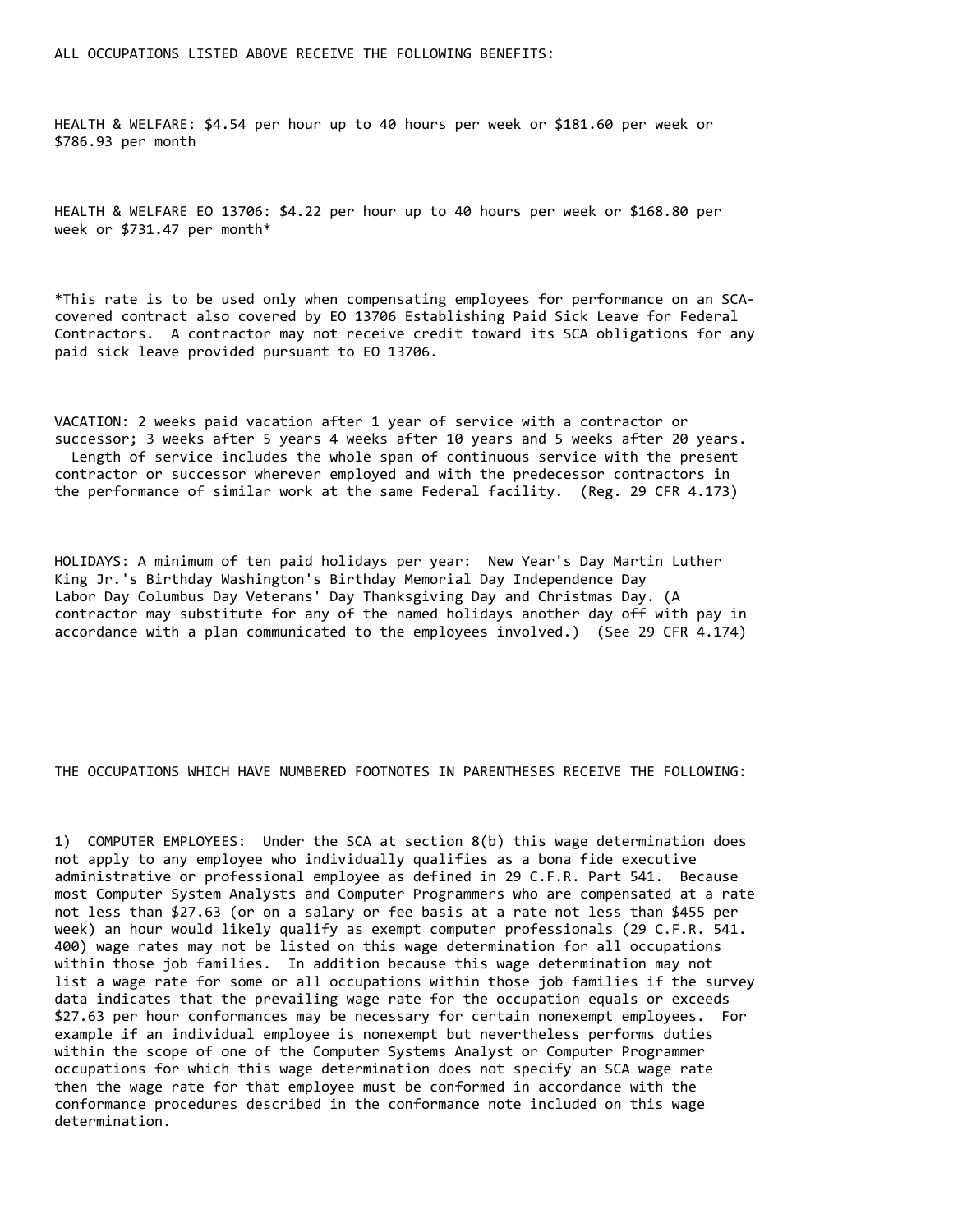Additionally because job titles vary widely and change quickly in the computer industry job titles are not determinative of the application of the computer professional exemption. Therefore the exemption applies only to computer employees who satisfy the compensation requirements and whose primary duty consists of:

 (1) The application of systems analysis techniques and procedures including consulting with users to determine hardware software or system functional specifications;

 (2) The design development documentation analysis creation testing or modification of computer systems or programs including prototypes based on and related to user or system design specifications;

 (3) The design documentation testing creation or modification of computer programs related to machine operating systems; or

 (4) A combination of the aforementioned duties the performance of which requires the same level of skills. (29 C.F.R. 541.400).

2) AIR TRAFFIC CONTROLLERS AND WEATHER OBSERVERS - NIGHT PAY & SUNDAY PAY: If you work at night as part of a regular tour of duty you will earn a night differential and receive an additional 10% of basic pay for any hours worked between 6pm and 6am. If you are a full-time employed (40 hours a week) and Sunday is part of your regularly scheduled workweek you are paid at your rate of basic pay plus a Sunday premium of 25% of your basic rate for each hour of Sunday work which is not overtime (i.e. occasional work on Sunday outside the normal tour of duty is considered overtime work).

\*\* HAZARDOUS PAY DIFFERENTIAL \*\*

An 8 percent differential is applicable to employees employed in a position that represents a high degree of hazard when working with or in close proximity to ordnance explosives and incendiary materials. This includes work such as screening blending dying mixing and pressing of sensitive ordnance explosives and pyrotechnic compositions such as lead azide black powder and photoflash powder. All dry-house activities involving propellants or explosives. Demilitarization modification renovation demolition and maintenance operations on sensitive ordnance explosives and incendiary materials. All operations involving re-grading and cleaning of artillery ranges.

A 4 percent differential is applicable to employees employed in a position that represents a low degree of hazard when working with or in close proximity to ordnance (or employees possibly adjacent to) explosives and incendiary materials which involves potential injury such as laceration of hands face or arms of the employee engaged in the operation irritation of the skin minor burns and the like; minimal damage to immediate or adjacent work area or equipment being used. All operations involving unloading storage and hauling of ordnance explosive and incendiary ordnance material other than small arms ammunition. These differentials are only applicable to work that has been specifically designated by the agency for ordnance explosives and incendiary material differential pay.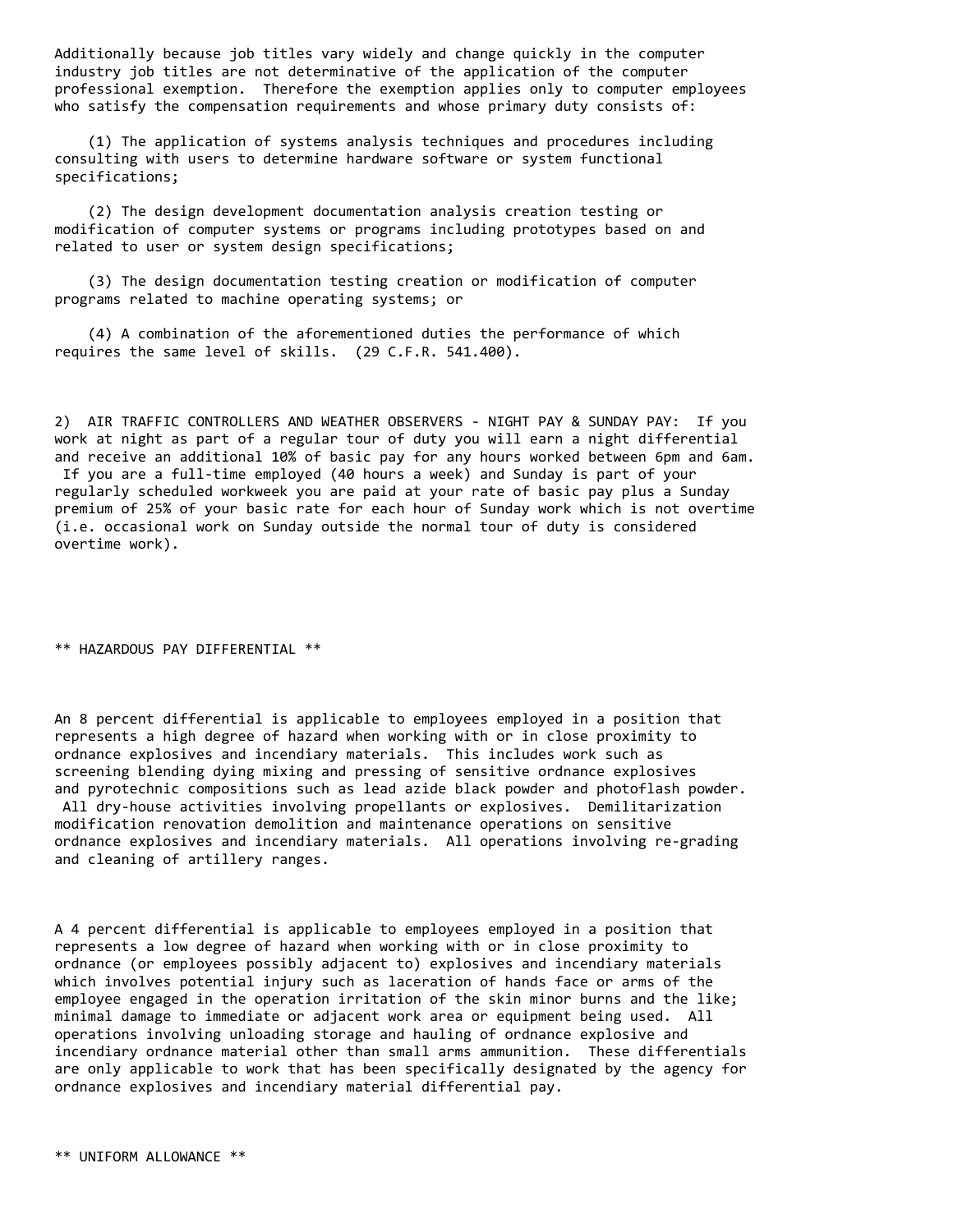If employees are required to wear uniforms in the performance of this contract (either by the terms of the Government contract by the employer by the state or local law etc.) the cost of furnishing such uniforms and maintaining (by laundering or dry cleaning) such uniforms is an expense that may not be borne by an employee where such cost reduces the hourly rate below that required by the wage determination. The Department of Labor will accept payment in accordance with the following standards as compliance:

The contractor or subcontractor is required to furnish all employees with an adequate number of uniforms without cost or to reimburse employees for the actual cost of the uniforms. In addition where uniform cleaning and maintenance is made the responsibility of the employee all contractors and subcontractors subject to this wage determination shall (in the absence of a bona fide collective bargaining agreement providing for a different amount or the furnishing of contrary affirmative proof as to the actual cost) reimburse all employees for such cleaning and maintenance at a rate of \$3.35 per week (or \$.67 cents per day). However in those instances where the uniforms furnished are made of ""wash and wear"" materials may be routinely washed and dried with other personal garments and do not require any special treatment such as dry cleaning daily washing or commercial laundering in order to meet the cleanliness or appearance standards set by the terms of the Government contract by the contractor by law or by the nature of the work there is no requirement that employees be reimbursed for uniform maintenance costs.

\*\* SERVICE CONTRACT ACT DIRECTORY OF OCCUPATIONS \*\*

The duties of employees under job titles listed are those described in the ""Service Contract Act Directory of Occupations"" Fifth Edition (Revision 1) dated September 2015 unless otherwise indicated.

\*\* REQUEST FOR AUTHORIZATION OF ADDITIONAL CLASSIFICATION AND WAGE RATE Standard Form 1444 (SF-1444) \*\*

Conformance Process:

The contracting officer shall require that any class of service employee which is not listed herein and which is to be employed under the contract (i.e. the work to be performed is not performed by any classification listed in the wage determination) be classified by the contractor so as to provide a reasonable relationship (i.e. appropriate level of skill comparison) between such unlisted classifications and the classifications listed in the wage determination (See 29 CFR  $4.6(b)(2)(i)$ . Such conforming procedures shall be initiated by the contractor prior to the performance of contract work by such unlisted class(es) of employees (See 29 CFR  $4.6(b)(2)(ii)$ ). The Wage and Hour Division shall make a final determination of conformed classification wage rate and/or fringe benefits which shall be paid to all employees performing in the classification from the first day of work on which contract work is performed by them in the classification. Failure to pay such unlisted employees the compensation agreed upon by the interested parties and/or fully determined by the Wage and Hour Division retroactive to the date such class of employees commenced contract work shall be a violation of the Act and this contract. (See 29 CFR  $4.6(b)(2)(v)$ ). When multiple wage determinations are included in a contract a separate SF-1444 should be prepared for each wage